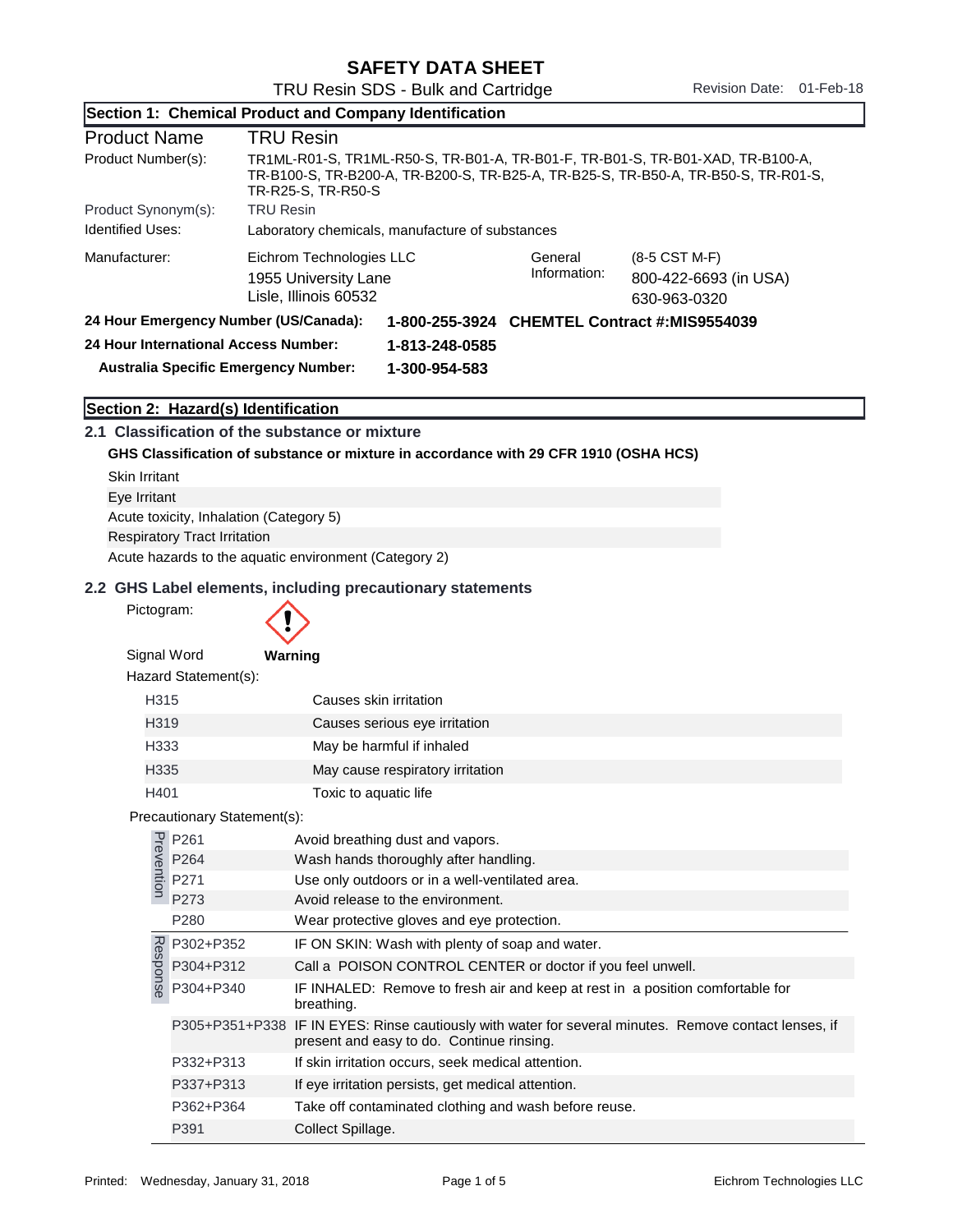| g P403+P233<br>ad<br>@                  | Store in a well-ventilated place. Keep container tightly closed.                        |
|-----------------------------------------|-----------------------------------------------------------------------------------------|
| $\frac{10}{30}$ P501<br>$\frac{10}{30}$ | Dispose of contents/container in accordance with federal, state, and local regulations. |

2.3 Hazards Not Otherwise Classified (HNOC) or not covered by GHS:

| Section 3: Composition / Information on Ingredients                                                                        |                                  |                                                                |                                                                                                                                                                 |
|----------------------------------------------------------------------------------------------------------------------------|----------------------------------|----------------------------------------------------------------|-----------------------------------------------------------------------------------------------------------------------------------------------------------------|
| Component                                                                                                                  |                                  | CAS_Number                                                     | Percentage Range                                                                                                                                                |
| Nonionic Acrylic Ester Polymer                                                                                             |                                  | <b>Trade Secret</b>                                            | 60%                                                                                                                                                             |
| TriButylPhosphate                                                                                                          |                                  | 126-73-8                                                       | 27-28%                                                                                                                                                          |
| Octyl (phenyl)-N,N-diisobutyl carbamoylmethylphosphine<br>oxide                                                            |                                  | 83242-95-9                                                     | 12-13%                                                                                                                                                          |
| Section 4: First-aid Measures                                                                                              |                                  |                                                                |                                                                                                                                                                 |
| Ingestion                                                                                                                  |                                  |                                                                | IF SWALLOWED: Call a POISON CONTROL CENTER or doctor if you feel unwell.                                                                                        |
| <b>Skin Contact</b>                                                                                                        |                                  |                                                                | Wash immediately with soap and copious amounts of water. Remove and wash<br>contaminated clothing promptly. If irritation develops, seek medical attention.     |
| Eye Contact                                                                                                                |                                  | lenses, if present and easy to do. Continue rinsing.           | IF IN EYES: Rinse cautiously with water for several minutes. Remove contact                                                                                     |
| Inhalation                                                                                                                 |                                  | give artificial respiration. Seek medical attention.           | Remove to fresh air. If breathing is labored, administer oxygen. If not breathing,                                                                              |
| Most important symptoms and effects,<br>both acute and delayed                                                             |                                  | No further relevant information available.                     |                                                                                                                                                                 |
| Indication of any immediate medical<br>attention and special treatment needed antidote.                                    |                                  |                                                                | Treat according to symptoms (decontamination, vital functions), no known specific                                                                               |
| Section 5: Firefighting Measures                                                                                           |                                  |                                                                |                                                                                                                                                                 |
| <b>Extinguishing Media</b>                                                                                                 | Foam, CO2, Dry Chemical          |                                                                |                                                                                                                                                                 |
| Fire and Explosion Hazards                                                                                                 | be toxic.                        |                                                                | Highly toxic and irritating fumes may be released and extinguishing water runoff may                                                                            |
|                                                                                                                            | Polymer does not support flame.  |                                                                |                                                                                                                                                                 |
| Protective Equipment                                                                                                       | protective equipment.            |                                                                | Wear positive pressure self-contained breathing apparatus and full personal                                                                                     |
| Special Hazards                                                                                                            |                                  |                                                                | Possible combustion products include phosphorous oxides, phosphoric acid, carbon<br>dioxide, and carbon monoxide, in addtion to unidentified organic compounds. |
| Section 6: Accidental Release Measures                                                                                     |                                  |                                                                |                                                                                                                                                                 |
| Personal precautions                                                                                                       |                                  | Avoid breathing vapors, mist, or gas. See section 8.           |                                                                                                                                                                 |
|                                                                                                                            | Surface may be slippery.         |                                                                |                                                                                                                                                                 |
|                                                                                                                            |                                  | Use proper personal protect equipment (specified in section 8) |                                                                                                                                                                 |
| Methods and materials for containment Sweep up material and transfer to a suitable container for disposal.<br>and clean-up |                                  |                                                                |                                                                                                                                                                 |
| Reference to other sections                                                                                                | For disposal see section 13.     |                                                                |                                                                                                                                                                 |
| Section 7: Handling and Storage                                                                                            |                                  |                                                                |                                                                                                                                                                 |
| Conditions for safe handling                                                                                               |                                  |                                                                | Avoid contact with skin and eyes. Avoid inhalation of vapor or mist.                                                                                            |
|                                                                                                                            |                                  | Use mechanical exhaust if dust is formed.                      |                                                                                                                                                                 |
| Conditions for safe storage                                                                                                |                                  | Normal warehouse storage in cool, dry area is satisfactory.    |                                                                                                                                                                 |
|                                                                                                                            | Keep away from strong oxidizers. |                                                                |                                                                                                                                                                 |
| Specific End Use(s)                                                                                                        |                                  |                                                                | Apart from the uses mentioned in section 1 no other specific uses are stipulated.                                                                               |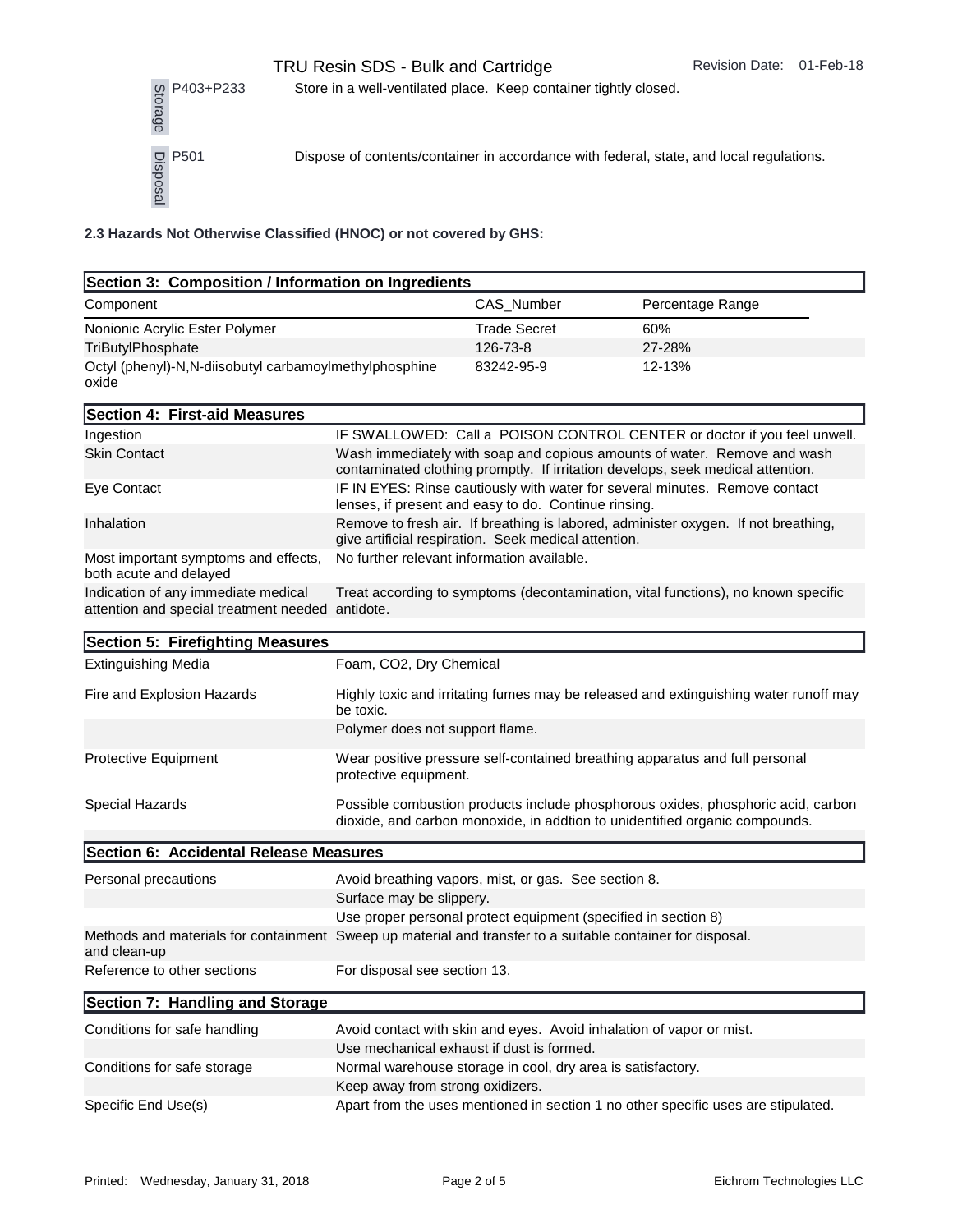| Section 8: Exposure Controls / Personal Protection |                                                                                                                                                                                                                          |  |  |
|----------------------------------------------------|--------------------------------------------------------------------------------------------------------------------------------------------------------------------------------------------------------------------------|--|--|
| <b>Control Parameters</b>                          | Per ACGIH, TLV-TWA for Tributylphosphate is 2 ppm.<br>Per OSHA, PEL TWA is 5 mg/m3 for Tributylphosphate.<br>Per NIOSH, REL TWA is 0.2 ppm (2.5 mg/m3) for Tributylphosphate and IDLH is 30<br>ppm for Tributylphosphate |  |  |
| <b>Exposure Controls</b>                           | Mechanical exhaust is required.                                                                                                                                                                                          |  |  |
|                                                    | Do not eat, drink or smoke when using this product.                                                                                                                                                                      |  |  |
|                                                    | Avoid contact with skin, eyes, and clothing. Wash hands before breaks and<br>immediately after handling the product.                                                                                                     |  |  |
| Eye protection                                     | Wear safety glasses.                                                                                                                                                                                                     |  |  |
| Body protection                                    | Wear protective gloves, clothing, and eye protection.                                                                                                                                                                    |  |  |
| Respiratory protection                             | Use NIOSH/MSHA approved respirator when handling material outside of<br>mechanical exhaust. An air-purifying respirator with an organic vapor cartridge or<br>canister may be permissible.                               |  |  |

| Section 9: Physical Properties                        |                                           |                                                                                                                                                                                      |                                                                              |                               |  |
|-------------------------------------------------------|-------------------------------------------|--------------------------------------------------------------------------------------------------------------------------------------------------------------------------------------|------------------------------------------------------------------------------|-------------------------------|--|
| Information on basic physical and chemical properties |                                           |                                                                                                                                                                                      |                                                                              |                               |  |
| Appearance:                                           | Powder<br>Hard, off-white spherical beads |                                                                                                                                                                                      | <b>Explosion Limits</b><br>(Upper/Lower):                                    | Not Established               |  |
| Odor:<br>Low to none                                  |                                           |                                                                                                                                                                                      | Flash Point:                                                                 | Not applicable                |  |
| Odor Threshold:                                       | Not Established                           |                                                                                                                                                                                      | Flammability:                                                                | Not Established               |  |
| pH:                                                   | Not relevant                              |                                                                                                                                                                                      | Autolgnition Temperature:                                                    | Product is not self-igniting. |  |
| <b>Melting Point:</b>                                 | Not Established                           |                                                                                                                                                                                      | Decomposition                                                                | Not Established               |  |
| <b>Boiling Point:</b>                                 | Not Established                           |                                                                                                                                                                                      | Temperature                                                                  |                               |  |
| <b>Relative Density:</b>                              | 0.37 g/mL at $25^{\circ}$ C               |                                                                                                                                                                                      | VaporPressure:                                                               | <b>Not Established</b>        |  |
| Solubility:                                           | Insoluble in water                        |                                                                                                                                                                                      | VaporDensity:                                                                | Not Established               |  |
| <b>Partition Coefficient:</b>                         | Not Established                           |                                                                                                                                                                                      | <b>Evaporation Rate:</b>                                                     | Not Established               |  |
| Viscosity:                                            | Not Applicable                            |                                                                                                                                                                                      |                                                                              |                               |  |
| Section 10: Stability and Reactivity                  |                                           |                                                                                                                                                                                      |                                                                              |                               |  |
| Reactivity                                            |                                           |                                                                                                                                                                                      | No hazardous reactions if stored and handled as indicated.                   |                               |  |
| <b>Chemical Stability</b>                             |                                           | Stable under normal handling and storage conditions.                                                                                                                                 |                                                                              |                               |  |
| <b>Hazardous Reactions</b>                            |                                           | No hazardous reactions are expected in normal laboratory use. Hazardous<br>polymerization will not occur.                                                                            |                                                                              |                               |  |
| <b>Materials to Avoid</b>                             |                                           | Contact with strong oxidizers will degrade material.                                                                                                                                 |                                                                              |                               |  |
| Hazardous decomposition Products                      |                                           | Possible combustion products include phosphorous oxides, phosphoric acid, carbon<br>dioxide, and carbon monoxide; additional unidentified organic compounds may also<br>be produced. |                                                                              |                               |  |
| Section 11: Toxicology Information                    |                                           |                                                                                                                                                                                      |                                                                              |                               |  |
| <b>Acute Toxicity</b>                                 |                                           |                                                                                                                                                                                      |                                                                              |                               |  |
| <b>Oral Effects</b>                                   |                                           |                                                                                                                                                                                      | Tributylphosphate, Oral LD50 is 1189 mg/kg (mouse).                          |                               |  |
|                                                       |                                           | CMPO, oral LD50 > 5000 mg/kg.                                                                                                                                                        |                                                                              |                               |  |
|                                                       |                                           | Polymer, Oral LD50 $> 5,000$ mg/kg (rat)                                                                                                                                             |                                                                              |                               |  |
|                                                       |                                           |                                                                                                                                                                                      | Tributylphosphate, Oral LD50 is 3000 mg/kg (rat).                            |                               |  |
|                                                       |                                           |                                                                                                                                                                                      | TRU Resin, estimated oral LD50 is 4300 mg/kg (mouse).                        |                               |  |
| <b>Inhalation Effects</b>                             |                                           |                                                                                                                                                                                      | Tributylphosphate, inhalation LC50 is 2529 ppm (rat - 1 hr) [or 28000 mg/m3] |                               |  |
|                                                       |                                           | Tributylphosphate, inhalation LC50, mouse: 1300 mg/m3.                                                                                                                               |                                                                              |                               |  |
|                                                       |                                           |                                                                                                                                                                                      | TRU Resin, estimated inhalation LC50 is 9200 ppm (rat - 1 hr) [or 36 mg/l]   |                               |  |
| Eye Effects                                           |                                           |                                                                                                                                                                                      | May cause irritation or corneal injury.                                      |                               |  |
|                                                       |                                           |                                                                                                                                                                                      | Tributylphosphate, Draize test, rabbit, eye: 500 mg Severe.                  |                               |  |
| <b>Dermal Effects</b>                                 |                                           | Tributylphosphate, dermal LD50 is >3100 mg/kg (rabbit)                                                                                                                               |                                                                              |                               |  |
|                                                       |                                           | CMPO, dermal LD50 >2000 mg/kg.                                                                                                                                                       |                                                                              |                               |  |

Polymer, Dermal LD50 > 5,000 mg/kg (rabbit)

TRU Resin, estimated dermal LD50 is > 5,000 mg/kg (mouse).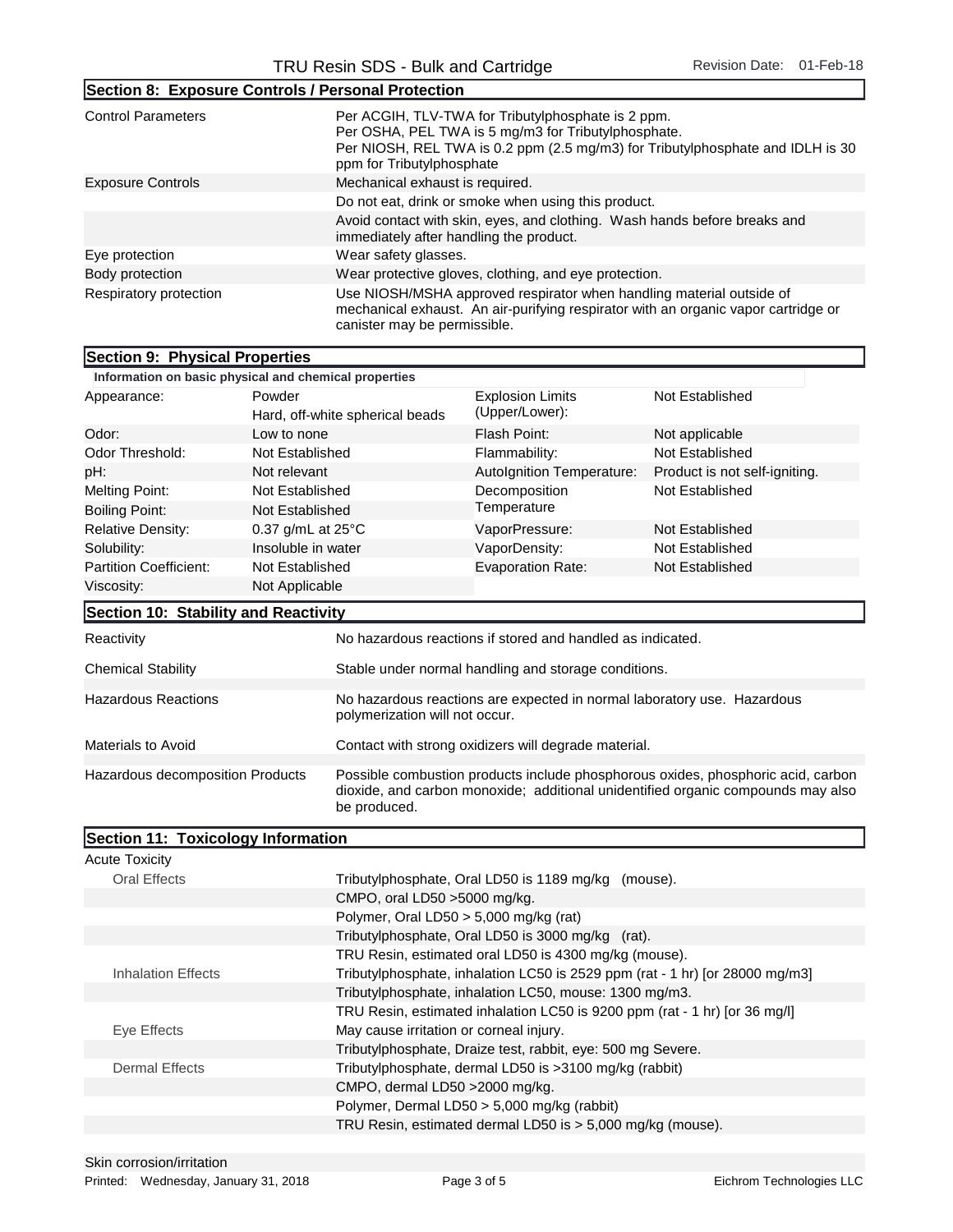|                                                   | Tributylphosphate is a mild eye irritant (rabbit). No data available for other<br>components.                                                                     |
|---------------------------------------------------|-------------------------------------------------------------------------------------------------------------------------------------------------------------------|
| Serious eye damage/irritation                     | Tributylphosphate is a mild skin irritant (rabbit). No data available for other                                                                                   |
|                                                   | components.                                                                                                                                                       |
| Respiratory or skin sensitization                 |                                                                                                                                                                   |
| <b>Germ Cell Mutagenicity</b>                     | No data available regarding respiratory or skin sensitization effects of this product.                                                                            |
|                                                   | No data available regarding mutagenic effects of this product.                                                                                                    |
| Carcinogenicity                                   |                                                                                                                                                                   |
|                                                   | No specific data available for some components. Minimize direct exposure to<br>material.                                                                          |
|                                                   | Tributylphosphate, Limited evidence of carcinogenicity in animal studies. (Rat, Oral,<br>Kidney, Ureter, Bladder: tumors; Mouse, Oral, Liver: tumors).            |
|                                                   | No component of this product present at levels greater than or equal to 0.1% is<br>identified as probable, possible, or confirmed human carcinogen by IARC.       |
|                                                   | No component of this product present at levels greater than or equal to 0.1% is<br>identified as a known or anticipated carcinogen by NTP.                        |
|                                                   | No component of this product present at levels greater than or equal to 0.1% is<br>identified as a carcinogen or potential carcinogen by OSHA.                    |
| <b>Reproductive Toxicity</b>                      |                                                                                                                                                                   |
|                                                   | No data available regarding reproductive effects of this product.                                                                                                 |
| Specific Target Organ Toxicity                    |                                                                                                                                                                   |
| Single Exposure                                   | No data available regarding specific target organ toxicity single exposure.                                                                                       |
| Repeated Exposure<br><b>Aspiration Hazard</b>     | No data available regarding specific target organ toxicity repeated exposure.                                                                                     |
|                                                   | No data available regarding aspiration hazards associated with this product.                                                                                      |
|                                                   |                                                                                                                                                                   |
| Section 12: Ecological Information                |                                                                                                                                                                   |
|                                                   |                                                                                                                                                                   |
|                                                   | No data are available on the adverse effects of this material on the environment.                                                                                 |
| <b>Aquatic Toxicity</b><br>Acute Toxicity to fish | Tributylphosphate - LC50, Carassius auratus (goldfish) - 8.8 mg/l - 96 hr                                                                                         |
|                                                   | TRU Resin - Estimated LC50, Carassius auratus (goldfish) - 32 mg/l - 96 hr                                                                                        |
|                                                   | Acute Toxicity to aquatic invertebrates Tributylphosphate - EC50, Daphnia magna (water flea) - 3.6 mg/l - 48 hr                                                   |
| Acute toxicity to aquatic plants                  | TRU Resin - Estimated EC50, Daphnia magna (water flea) - 14 mg/l - 48 hr<br>Tributylphosphate - EC50, Desmodesmus subspicatus (green algae) - 1.1 mg/l - 72<br>hr |
|                                                   | TRU Resin - Estimated EC50, Desmodesmus subspicatus (green algae) - 4.5 mg/l -<br>72 hr                                                                           |
| Persistance and degradability                     |                                                                                                                                                                   |
| Biodegradability                                  | Tributylphosphate - aerobic biodegradability - exposure time 28 d, 89% - readily<br>biodegradable.                                                                |
| Bioaccumulative potential                         |                                                                                                                                                                   |
|                                                   | Tributylphosphate - Oryzias latipes - 38 d - 93 ug/l; Bioconcentration factor: 21-35                                                                              |
| Mobility in Soil                                  | No data are available for mobility in soil.                                                                                                                       |
| PBT/vPvB assessment                               | PBT/vPvB assessment not available as chemical safety assessment not<br>required/not conducted.                                                                    |
| Other                                             | An environmental hazard cannot be excluded in the event of unprofessional<br>handling or disposal. Very toxic to aquatic life with long lasting effects.          |
| Section 13: Disposal Considerations               |                                                                                                                                                                   |
| General                                           | Dispose of contents/container in accordance with federal, state, and local<br>regulations.                                                                        |

Used:

material according to local, state, and federal regulations.

For resin contaminated with hazardous materials, dispose of mixture as hazardous